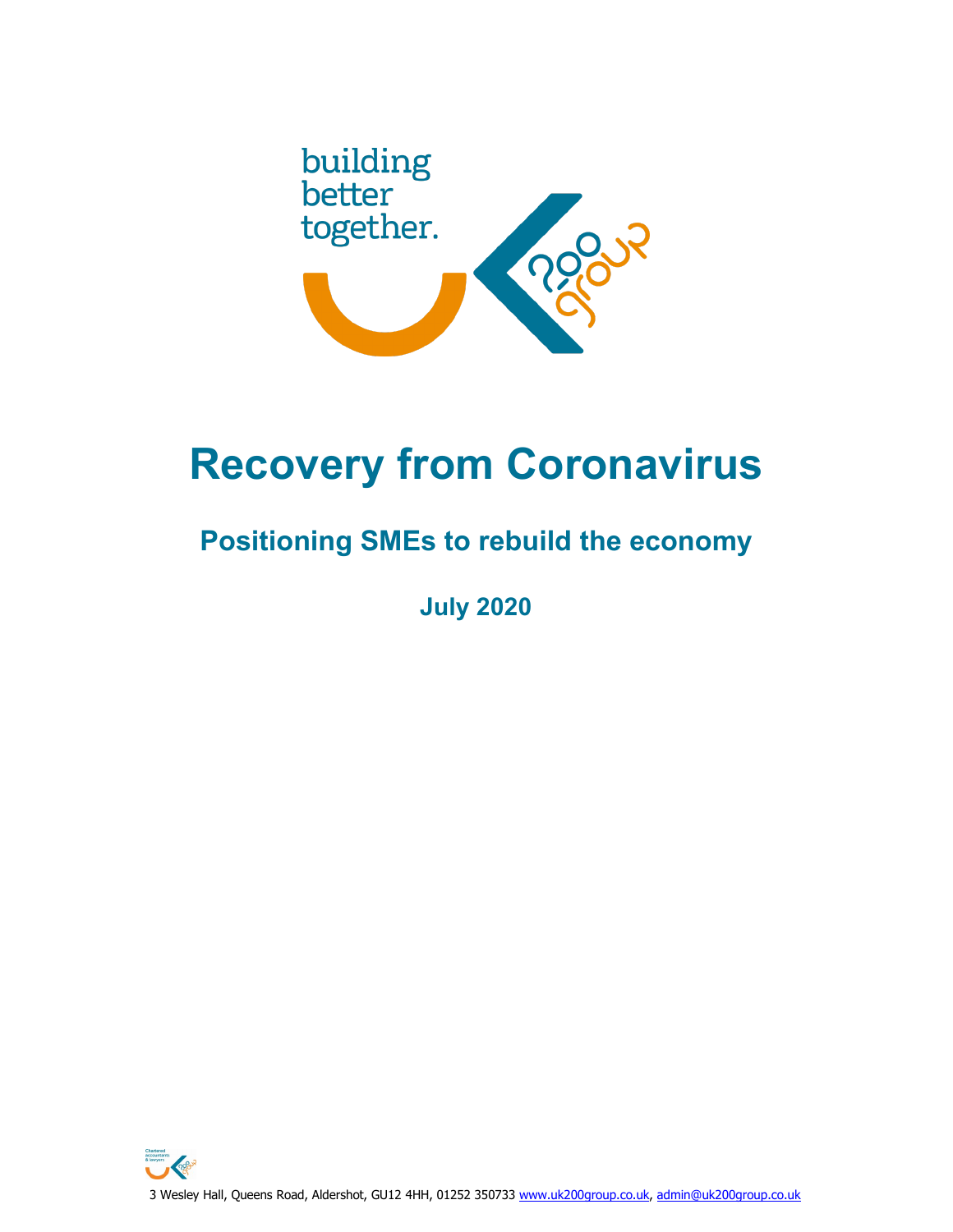# 1 Table of Contents

| 6              |  |
|----------------|--|
| $\overline{7}$ |  |
|                |  |
|                |  |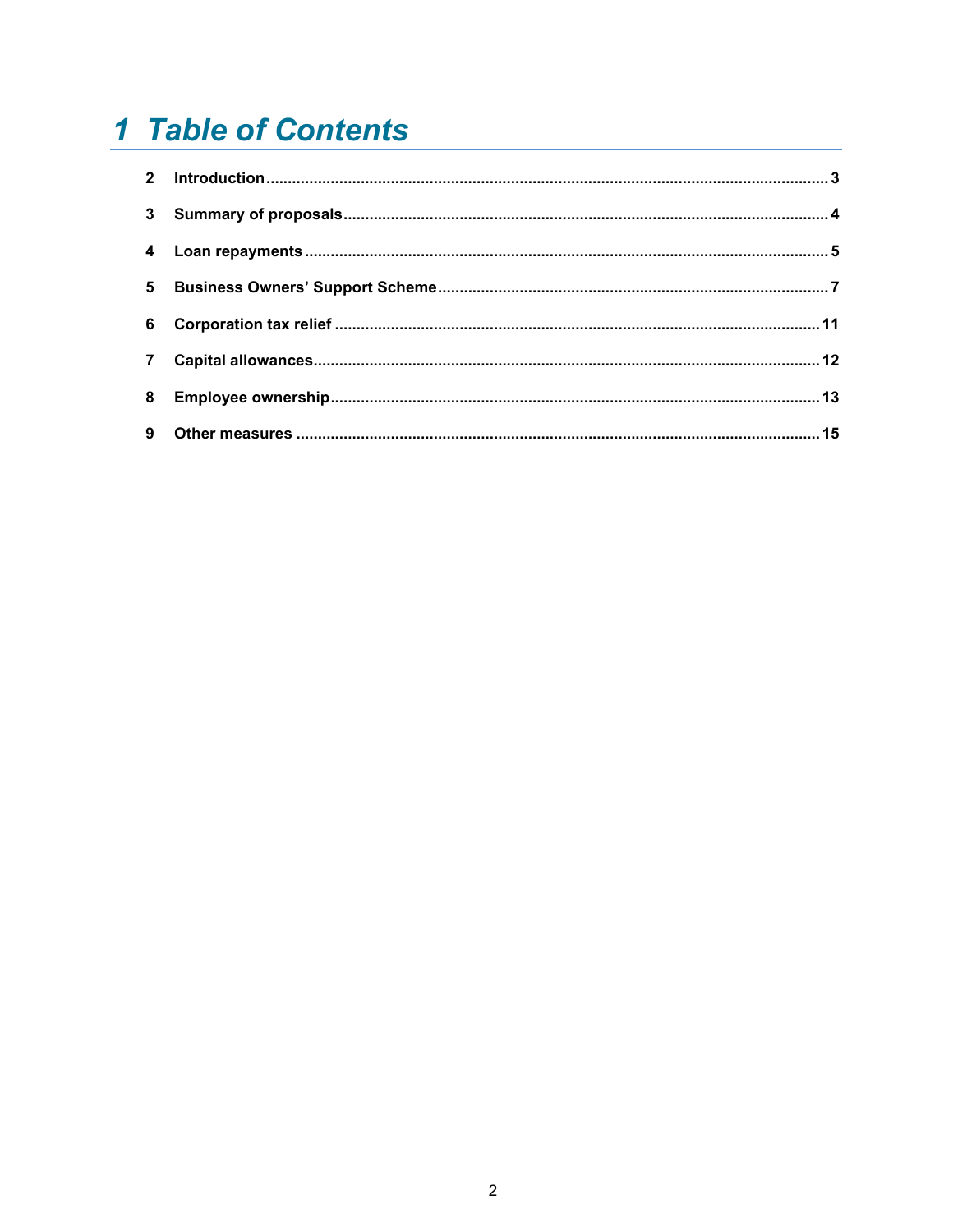# <span id="page-2-0"></span>*2 Introduction*

# *2.1 The UK200Group*

The UK200Group is the UK's leading professional services group of independent chartered accountancy and law firms. Our organisation brings together 150 member offices in the UK with more than 600 partners who serve the needs of roughly 150,000 small, medium and large businesses across the UK together with countless private individuals.

We have an unrivalled knowledge of their relationships with one another, with banks, and with their employees, and a wide range of experience and expertise in all sectors of the economy.

# *2.2 Our objectives*

Our aim is to help ensure that the UK's small businesses are in a position to come out of the coronavirus crisis in a fit state to carry on in business. That requires that the businesses still exist, that they have access to the proper resources, and that the wider economic ecosystem is healthy.

To this end, we are actively engaged with our client businesses on a day to day basis, but as the issues affect the whole economy, we consider that Government is best placed to provide the necessary support.

We recognise that the Government has delivered an unprecedented support package which has been enormously helpful, but as with any situation requiring quick and decisive action it is always possible to do more. We therefore seek to assist the Government in doing so by providing insight, experience, and information.

### *2.3 Concerns*

From our extensive consultations with businesses over the last few months, by way of online polls and surveys as well as direct communication with our clients, we have identified two pressing concerns:

- **Cashflow**
- **Confidence**

The importance of cashflow is well known, but we consider that confidence is equally vital: morale is very low in many sectors, with no apparent light at the end of the tunnel. It is essential that business owners be reassured that they will have an income in the short term, rather than increased costs.

We are conscious that Government funds and other resources are under severe pressure at present and have therefore sought solutions which carry low Exchequer costs and administrative burdens.

### *2.4 Action*

In this paper we have set out a number of mechanisms for consideration by Government, which are designed to assist UK SMEs in surviving both the immediate crisis and the transition to a new normal.

These are set out briefly and should not be regarded as a coherent package, but more as a springboard for debate. It would not be appropriate to adopt all of them, as there is a measure of double-counting, but there are also synergies between them which could multiply their effectiveness.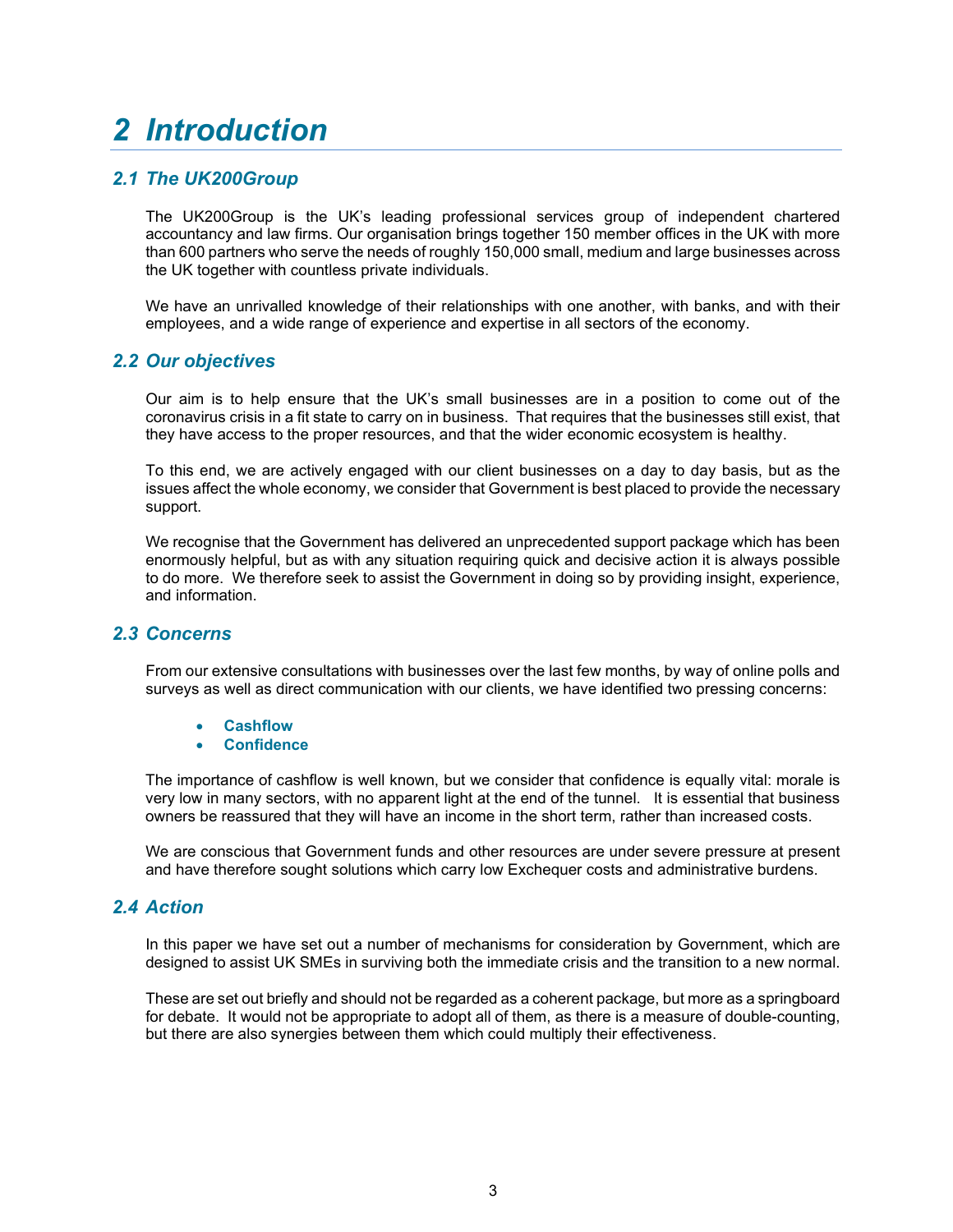# <span id="page-3-0"></span>*3 Summary of proposals*

# *3.1 Loan repayments*

Bank loans and postponed taxes could be combined into a longer-term debt whose basis of repayment is tied to ability to repay, as with student loans.

Banks have recently suggested a similar scheme, but more limited in that it would only apply to bank debt. Our proposal is wider-ranging and would also provide a mechanism for Government to directly support other measures without requiring the involvement of banks, thereby bypassing the teething problems of CBILS.

# *3.2 Business Owners' Support Scheme*

A number of individuals might expect to have qualified for SEISS and/or CJRS but do not.

The Business Owners' Support Scheme ('BOSS'), a supplementary scheme to assist them, would be relatively simple to implement. By levelling the playing field substantially, it would have a significant impact on the viability of businesses, market confidence, and the perception of the Government's overall support package.

# *3.3 Corporation tax relief*

Incorporated businesses do not qualify for SEISS, even if the business itself is identical to an unincorporated one.

It would be very simple to provide a similar level of support through the corporation tax system. Using this route ensures that any benefits are felt by the business rather than the owner.

### *3.4 Capital allowances*

Investment is key to growth in the new economic environment, but cash for new plant and equipment is tight. A slight modification to the capital allowances regime, making use of existing tax structures, would reduce the upfront cost of investment for small businesses at no net cost to Government.

### *3.5 Employee ownership*

A common result of the crisis has been to highlight the loyalty of a business's workforce, who have frequently gone above and beyond what would normally be expected of them.

Government policy over the last few years has been to encourage employee control of businesses, and the groundswell of feeling represents an excellent opportunity to emphasis and encourage such transitions.

### *3.6 Other measures*

A number of other measures could be taken to soften the impact of the crisis, such as refining the furlough system and tailoring the VAT system to reflect changes in consumer spending.

In addition, opportunities now exist to encourage Government policy and to remove unhelpful anomalies in the tax and finance systems.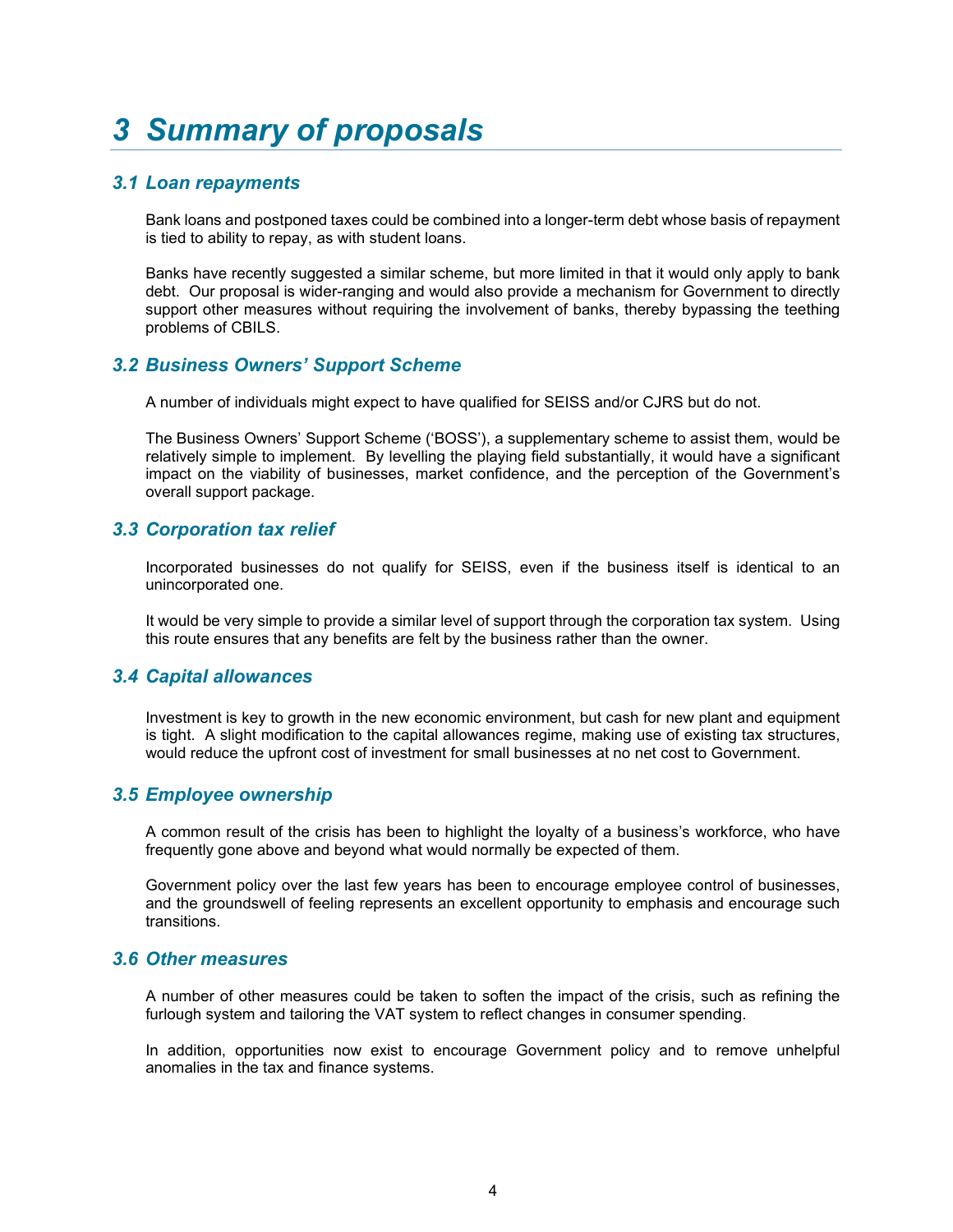# <span id="page-4-0"></span>*4 Loan repayments*

# *4.1 Issue*

Many businesses are facing a 'wall of debt' early in 2021:

- Income tax payments on account deferred from July 2020 are due on 31 January 2021
- VAT deferred from June 2020 is due by March 2021
- Bounce-back loans and CBILS have 12-month repayment holidays, and so payment will start in spring 2021.

In the absence of solid cashflow forecasts, this is a worry.

### *4.2 Essence*

The debts can be repaid if there is cash. If there is no cash, the debts will collapse the businesses.

Ability to repay this debt is dependent on positive cashflow – that is, profit.

### *4.3 Inspiration*

University students incur a wall of debt during their studies which must be repaid.

They repay this only if they earn a reasonable amount, and the repayment is linked to earnings.

### *4.4 Solution*

Consolidate certain debts into a single business support loan owed to HMRC.

Establish a threshold for repayment based on a criterion such as:

- Average profits of the last 3 years
- Size of business
- Size of loan.

To the extent that taxable income exceeds that threshold, apply an additional rate of tax which discharges that debt.

Interest accrues on the outstanding loan balance.

### *4.5 Illustration*

A company has deferred a VAT payment of £20,000 and taken out a Bounce Back loan of £50,000. It would normally have to pay £20,000 in March 2020, and around £10,000 per year for the next six years.

Instead it has a total business support loan of £70,000 at 31 March 2021. The threshold for repayment is set at 20% of the loan value (£14,000), the interest rate is 5%, and the repayment rate is 25%.

In the year to 31 March 2021 the company makes taxable profits of £10,000:

- It pays £1,900 of corporation tax
- The profits are below the threshold and so no debt is repaid.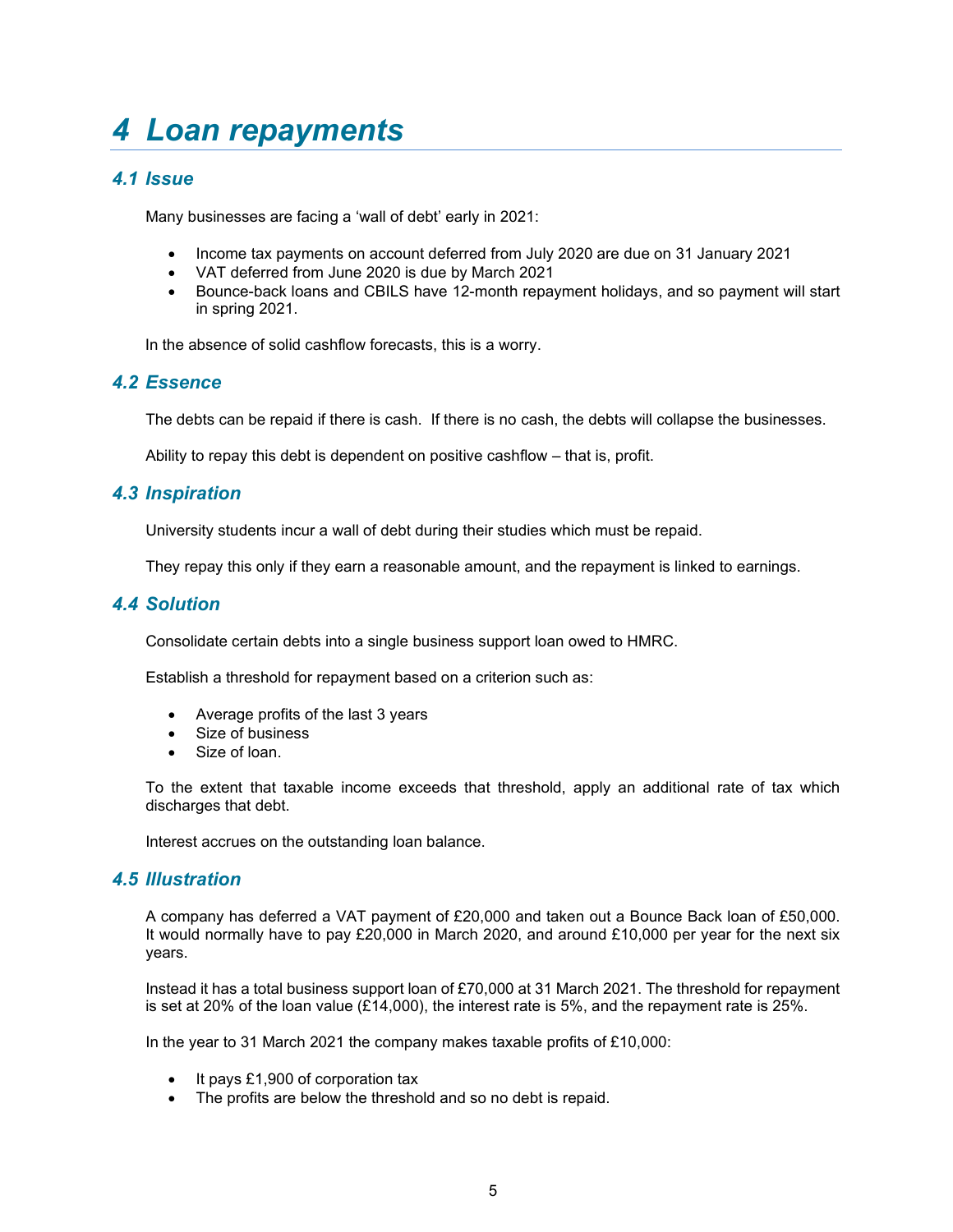In the year to 31 March 2022 the company has recovered and has profits of £50,000.

- It pays £9,500 of corporation tax
- Profits exceed the threshold by £36,000
- The repayment due is £9,000
- The balance due is now:

| Original loan  | £70,000  |
|----------------|----------|
| Interest       | £3,500   |
| Repayment      | (E9,000) |
| <b>Balance</b> | £64,500  |

In the year to 31 March 2023 the company has profits of £100,000.

- It pays £19,000 of corporation tax
- Profits exceed the threshold by £86,000
- The repayment due is £21,500
- The balance due is now:

| Opening balance | £64,500   |
|-----------------|-----------|
| Interest        | £3,250    |
| Repayment       | (E21,500) |
| <b>Balance</b>  | £46,250   |

#### *4.6 Implementation*

This may require some effort to implement, particularly as it involves a combination of Government and bank debt, but the basic repayment principles have already been established for student loans, and a similar mechanism for collection could be used.

One option would be for Government to form a fund which can assume responsibility for a business's bank debt in return for a repayment scheme as outlined above. This would simplify the structure, while exposing the Government to no more risk than it currently has under the loan guarantees. Such a fund would essentially be self-funding - indeed, to the extent that it helps businesses to survive and repay the loans rather than resorting to the guarantees, it would be a net revenue generator for Government.

The fund would also provide an avenue for other direct financial measures provided to businesses to support other Government initiatives (such as employee ownership – see 8.2 below).

We note that banks have recently called for such a structure, albeit limited to their existing coronavirusrelated loans. It would seem logical to extend it to include non-bank debt: the inclusion of tax debt could easily be regarded as a structured 'Time To Pay' arrangement.

#### *4.7 Conclusion*

This would directly tie the repayment of the wall of debt on the ability to repay. Successful businesses would repay the debt earlier; those which are struggling would have additional time.

This eases the business's cashflow position and increases confidence by alleviating concerns over debt repayments. There would be no net cost to the Exchequer; some administrative burden would be involved, but it appears that banks may be willing to shoulder at least some of this.

Basing the repayment on taxable profit means there is no impact on existing tax incentives such as capital allowances or R&D credits.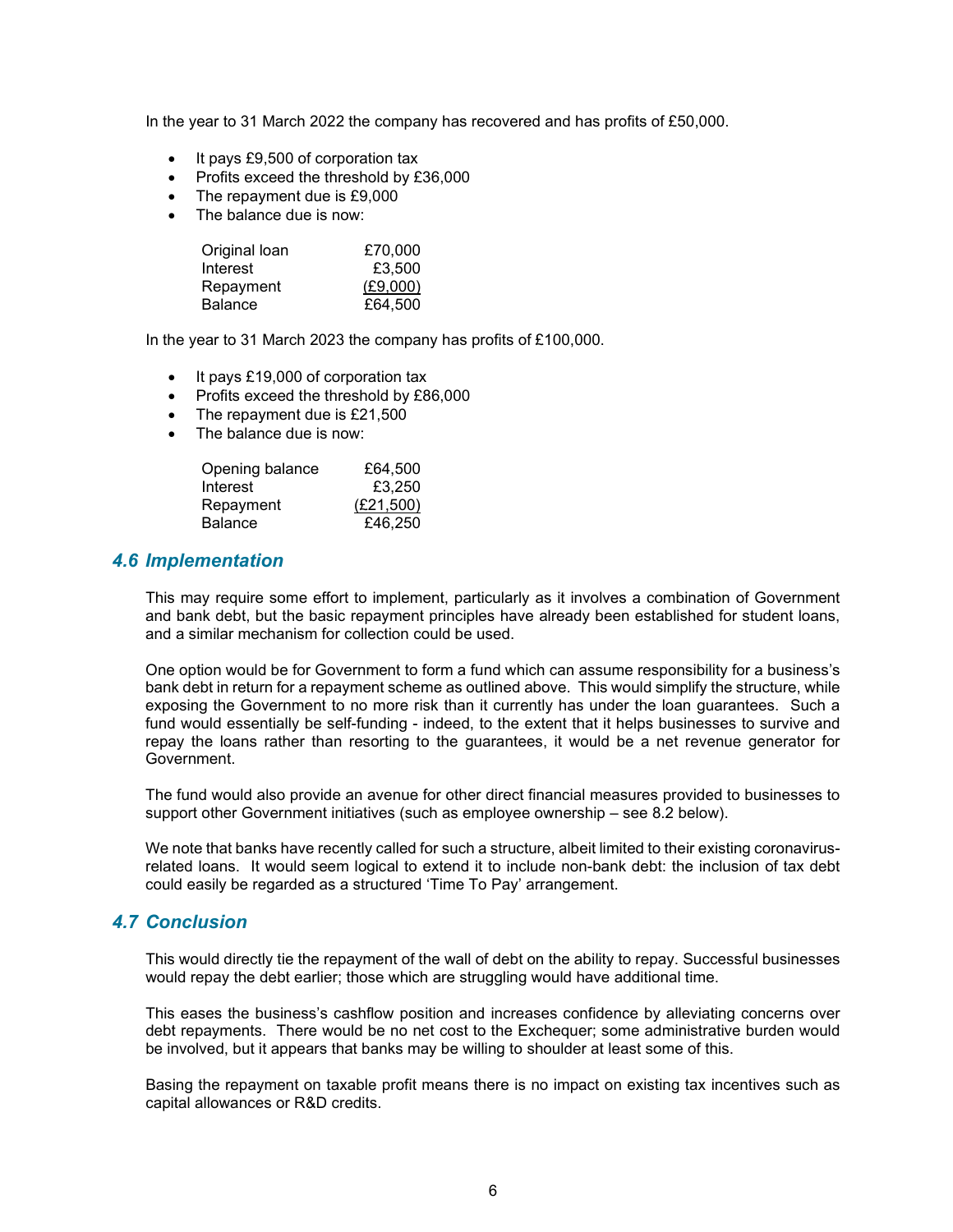# <span id="page-6-0"></span>*5 Business Owners' Support Scheme*

# *5.1 Issue*

CJRS helps employees. This represents the majority of workers.

SEISS helps the self-employed. This is a sizeable minority of workers.

The SEISS was set up to get support to as many people as possible in a short space of time and was therefore necessarily simplistic.

A large number of workers are not employees, but fail to qualify for SEISS, such as:

- Company directors
- The newly self-employed
- Newly incorporated businesses
- Freelancers with a mix of employment and self-employment
- Gig economy workers with a number of part-time employments
- Non-trading businesses such as holiday lets.

Many of these have received little or no support. This not only prejudices the future of their businesses, but it also feels extremely unfair to them.

#### *5.2 Essence*

The term 'self-employed' has a narrow technical definition, but it also has a wider use. Most people outside the tax and accounting professions use it to refer to a worker who is proprietor of their own business, however it is established. For example, individuals have been known to say, '*I'm selfemployed: I have my own company that I work through.*'

In addition, the SEISS only applies to trading businesses: this again is a technical tax term which excludes many full-time occupations.

### *5.3 Inspiration*

SEISS is based on using information already available to HMRC about self-employment, using the narrow definitions above.

SEISS has done an excellent job for those it includes, it could be supplemented with a further scheme, modelled on SEISS but broader in scope and based on the wider definitions used on the Clapham omnibus.

### *5.4 Solution*

The Business Owners' Support Scheme ('BOSS') potentially applies to all business owners, although a substantial majority will be excluded by the double-counting rule.

#### *5.4.1 Eligible individuals*

All UK business owners (shareholders, sole traders, partners, and so forth) are eligible.

Individuals whose income comes only from employment, pensions, and/or passive investments are excluded.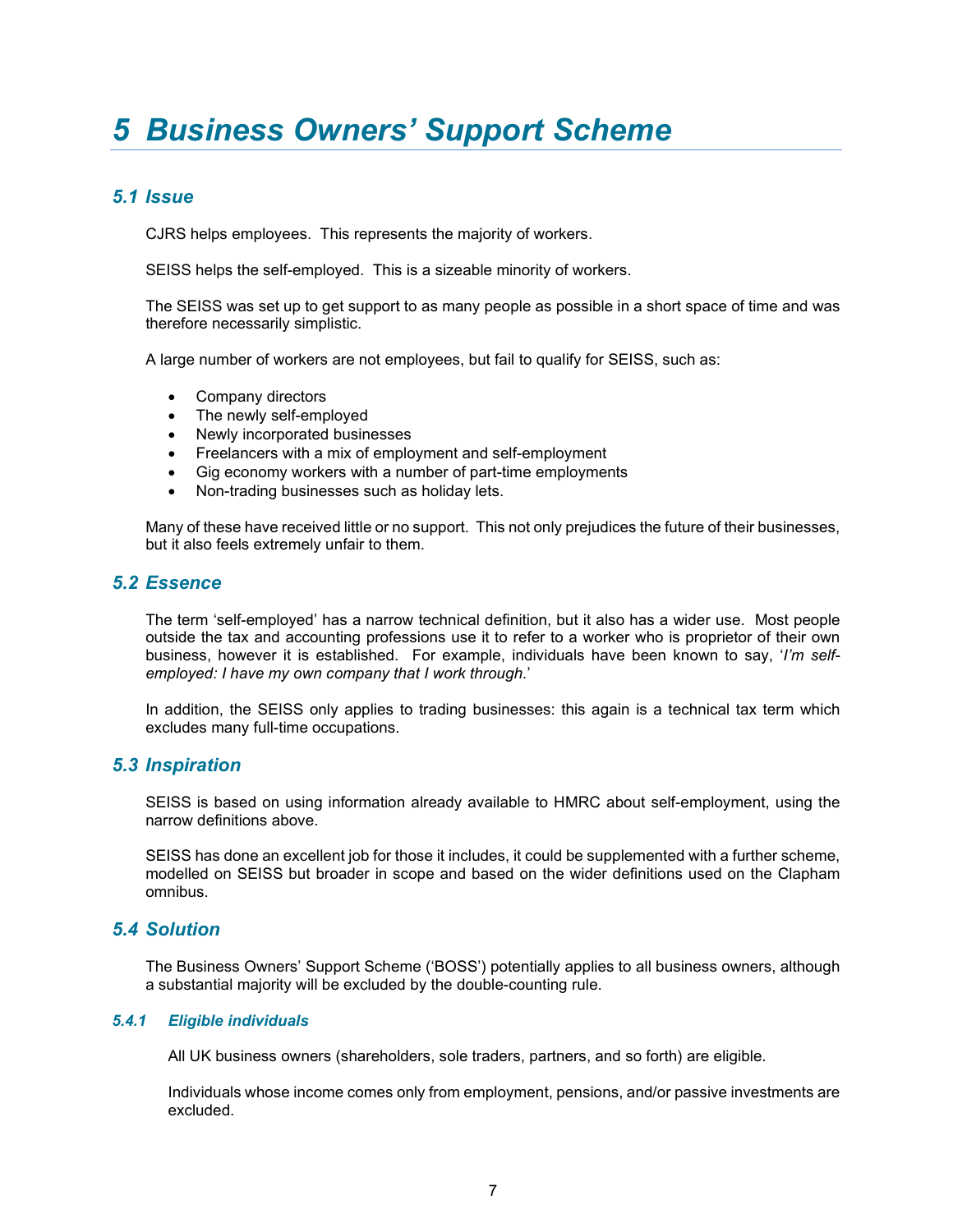#### *5.4.2 Eligible income*

All taxable income deriving from the individual's business activity in the tax year 2019/20 is included, such as:

- Self-employment income
- Property income, where it is treated as a business
- Dividends and salaries from personal companies
- Employment income.

#### *5.4.3 Excluded income*

Passive income is not included:

- Interest
- Dividends from investments
- Non-business rent
- Pensions.

A potential refinement would be to restrict eligible employment income to employments related to the primary business, such as consultancy contracts where the engager puts the consultant on payroll in the interests of administrative simplicity and tax compliance.

#### *5.4.4 Amount due*

The amount of grant is calculated on a similar basis to SEISS: 80% of eligible income, so long as it exceeds excluded income.

#### *5.4.5 Double-counting*

All amounts received by the individual under SEISS or CJRS are deducted from the amount due.

This immediately eliminates anyone who has only a single employment or self-employment, as they will have received full relief under CJRS or SEISS.

#### *5.5 Illustration*

The impact on a number of common scenarios would be as follows:

#### *5.5.1 Freelancer*

A freelancer earns £10,000 of self-employed income and has £12,000 of income from many shortterm contracts under PAYE.

- At present they get neither an SEISS grant nor furlough pay
- Under BOSS, they would get relief based on 80% of their £22,000 income. No deductions reduce this.

#### *5.5.2 Company director*

An individual owns and manages a construction company which has profits of £20,000pa, after tax and a salary of £10,000. All profits are paid out as dividends. Their staff are furloughed but they have not been able to furlough themselves, as they are still dealing with sales.

- At present they get neither a SEISS grant nor furlough pay
- Under BOSS, they would receive a grant based on £30,000 of eligible income.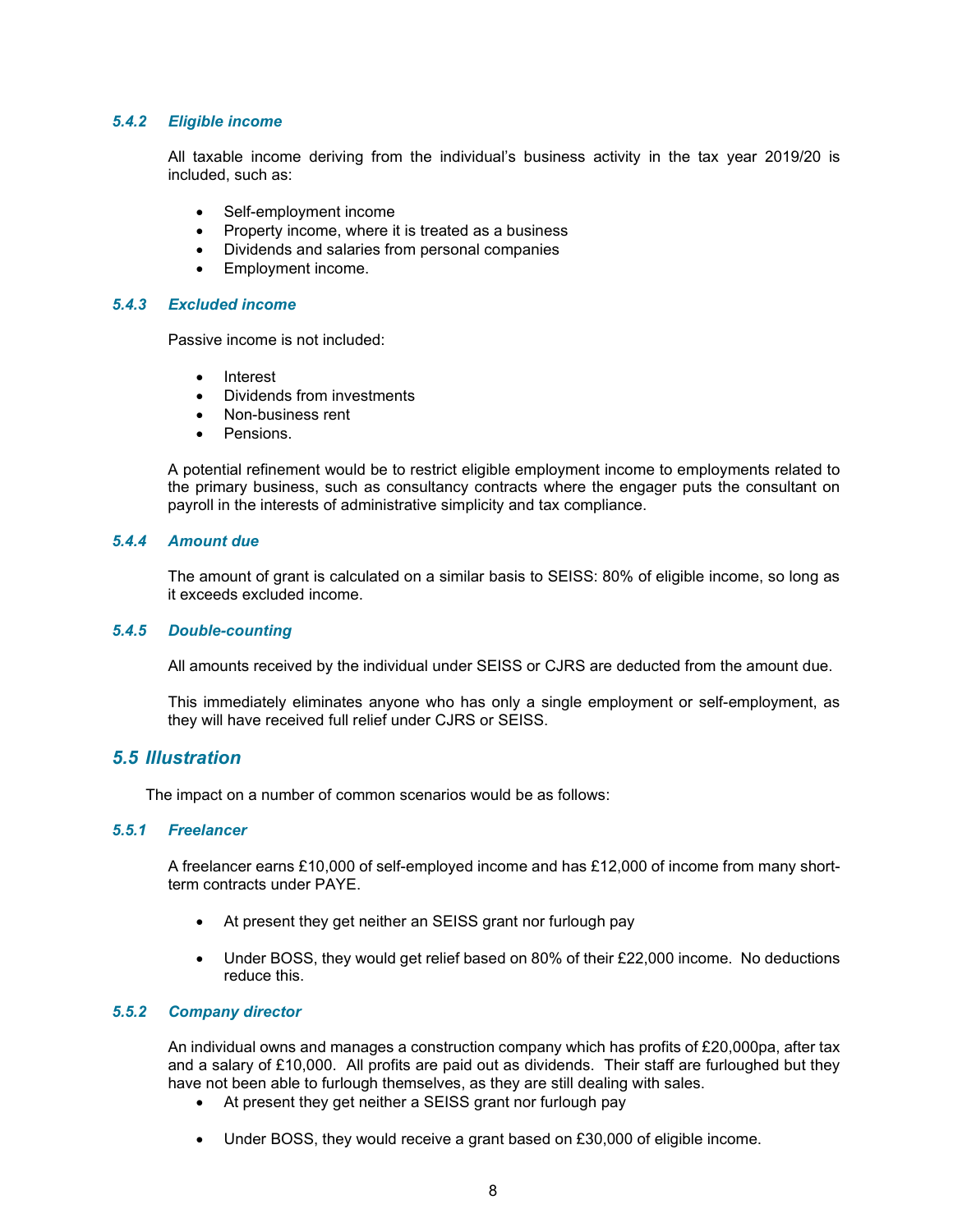Had they been able to furlough themselves, the furlough pay received would reduce the BOSS grant.

#### *5.5.3 Holiday letting*

An individual owns a number of holiday cottages, normally generating an income of £20,000 and requiring 30 hours a week in cleaning, maintenance, billing, sales, and so forth. Bookings for the 2020 season are negligible but the work is still needed. They also have a part-time job in a shop earning £10,000pa, from which they have been furloughed.

- At present they get neither a SEISS grant nor furlough pay
- Under BOSS, the letting is treated as a business and so the income qualifies for a grant. The grant is based on total income including the employment, although the furlough pay reduces the amount receivable and so the effect is to pay a grant based only on the business income.

#### *5.5.4 Management consultant*

An individual has two part-time employments advising large businesses, each of which pays £20,000pa for one day a week. They normally spend the other three days on similar self-employed work, earning an additional £45,000 per year. They are furloughed from both employments but continue to work self-employed.

- At present they get furlough pay of £2,667 per month plus full SEISS grants, giving an income exceeding £5,000 per month. Their self-employment income is only marginally affected
- Under BOSS, their eligible income would be £85,000pa and they would qualify for no relief. They may even be required to repay the SEISS grant and £167 of the furlough pay, as that exceeds the £2,500 cap on coronavirus reliefs.

#### *5.6 Implementation*

The relief would only apply to individuals with moderately complicated tax affairs.

The figures can all be derived immediately from existing tax records, and the criteria are direct equivalents to existing tax concepts such as:

- An activity being a 'business' if it requires more than 20 hours a week
- A 'personal company' being one where the individual is both a shareholder and an employee.

A claim would be made to HMRC by the taxpayer, ideally via an online portal. As the BOSS calculations are much simpler than those for a tax return, the preparation of a claim should present no significant problem to the claimant.

HMRC has indicated in an SEISS context that it is unable to identify some income such as dividends from personal companies. While this is true if one looks only at the boxes on a tax return, taxpayers have a statutory duty to maintain records to support those figures and so can reasonably be obliged to supply them to HMRC if required to support a claim. It should be noted that it is not necessary to look at all dividends received: only those from a personal company would require evidence.

For HMRC to check a claim would be relatively simple: a claim need only include a breakdown of total income which can be reconciled to the 2019/20 tax return, plus details of any SEISS and/or CJRS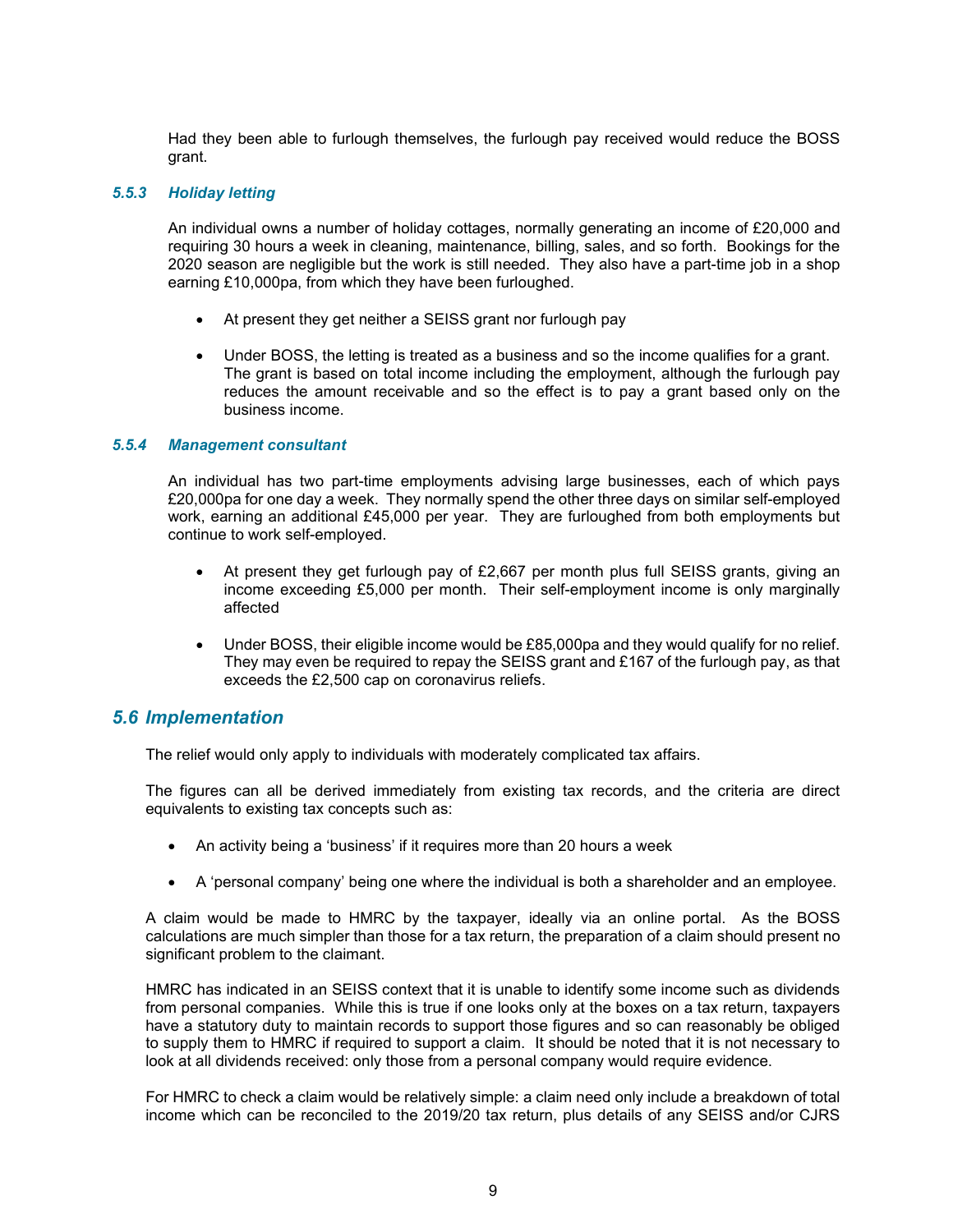support received. This should require the checking of only a few screens followed by approval of the claim through a modified version of the SEISS system.

# *5.7 Variations*

A number of variations on this theme would be possible, such as:

- The payments could be repayable loans rather than outright grants. This would alleviate cashflow issues, although it would add to the wall of debt. It would however reduce the cost and make BOSS distinct from SEISS
- Where an individual has received both furlough pay and SEISS grants, the amount due under BOSS could be negative, generating a repayment of the excess and capping total relief at £2,500 per month
- Dividend income could be excluded if the company itself is receiving relief (see below)
- Income other than self-employed trading income could be treated as qualifying only to determine eligibility for the scheme, but not in the calculation of the grant
- This would for example mean that the freelancer in 5.5.1 above would be entitled to a grant based on £10,000 of income: the PAYE income would be treated as qualifying for purposes of the 50% test, but the grant itself would be based on the self-employed income. This would be more a refinement of the SEISS scheme than BOSS proper.

# *5.8 Conclusion*

BOSS represents a simple way of extending relief to those workers who are currently unsupported.

It complements and completes the work done by SEISS, ensuring that very few businesses will be left behind.

By providing business owners who have not benefited from other support with a cash grant it alleviates cashflow concerns and provides confidence that their business can continue to provide some income in the short term.

The administrative burden would fall largely on business owners, although HMRC would need to accept and check claims. The processes would appear to be similar to those for SEISS, and so should require only an extension to those systems.

There would be a net Exchequer cost in providing additional grants. We would expect that this would fall within the original costings of the SEISS scheme, but some research would be required to establish this.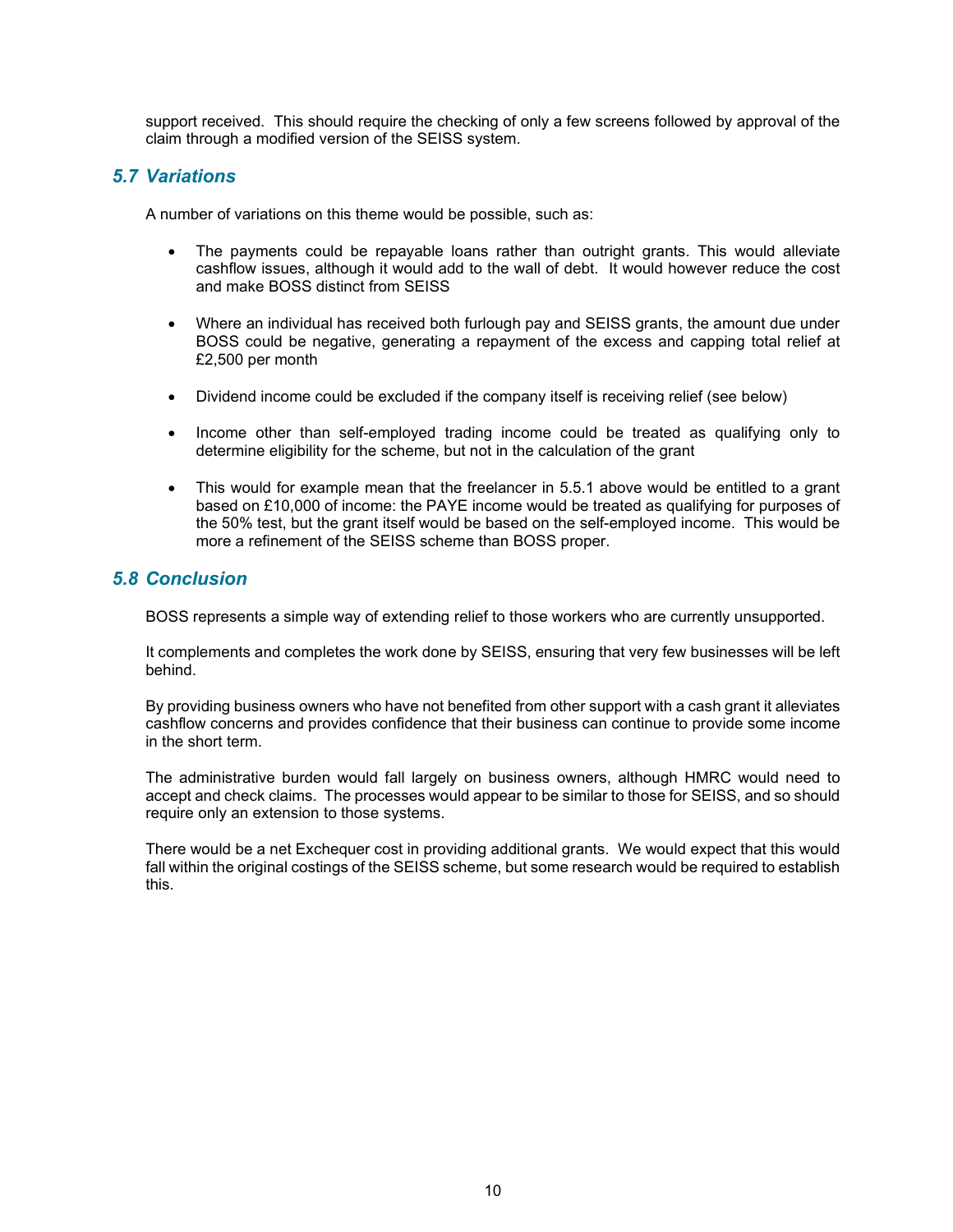# <span id="page-10-0"></span>*6 Corporation tax relief*

# *6.1 Issue*

SEISS gives unincorporated businesses a grant based on recent profit.

Incorporated businesses get no such assistance. In addition, the owners will not be eligible for SEISS, and are frequently unable to benefit from CJRS.

#### *6.2 Essence*

The legal form of the business has a direct impact on the aid available. This is an unfair distortion of competition.

Although there is a perceived tax advantage to incorporation, in practice this is largely illusory.

#### *6.3 Inspiration*

A grant equal to 80% of three months' profit is effectively a tax credit at 20%.

#### *6.4 Solution*

Give small companies a tax credit equal to the corporation tax paid in their most recent year and the previous year. This supports the business directly, and the owners indirectly.

#### *6.5 Illustration*

A sole trader earns £20,000 per year. They received an SEISS grant of £4,000 in June, and another £3,500 in September.

A small company has profits of £20,000 per year. The corporation tax of £3,800 paid on 1 January 2020 is repaid, and the £3,800 due on 1 January 2021 is reduced to nil.

A large company has profits of £20,000 per year. The corporation tax of £3,800 due each year remains payable.

#### *6.6 Implementation*

The figures are already held by HMRC, and all corporation tax returns must be filed electronically, and can be amended electronically.

A simple claim mechanism could be established within corporation tax software to allow the tax rate for qualifying companies to be reduced to nil in the appropriate returns.

### *6.7 Conclusion*

This allows a simple mechanism to support small companies in the same way as unincorporated businesses. The cost/benefit analyses which apply to SEISS would apply to this measure.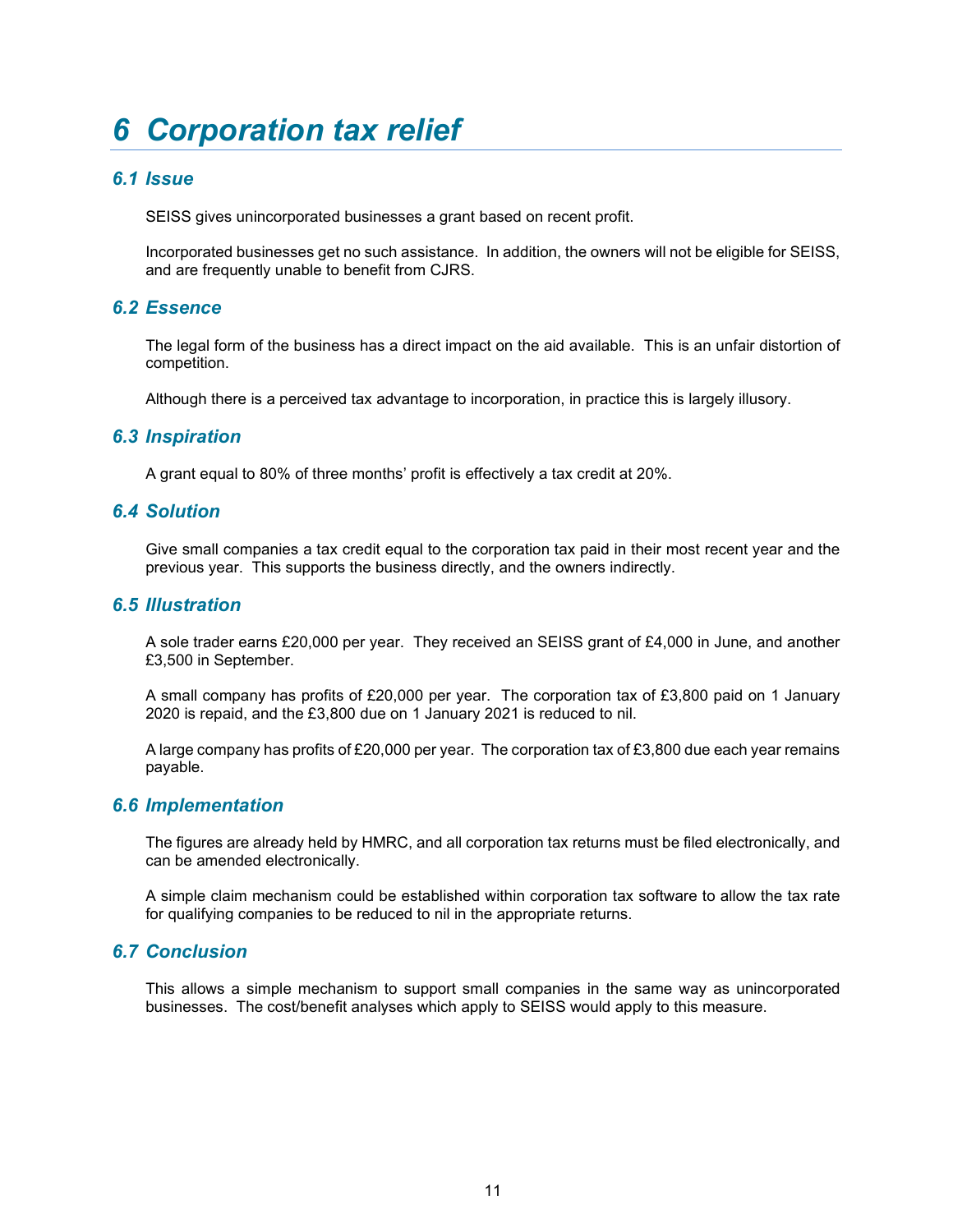# <span id="page-11-0"></span>*7 Capital allowances*

# *7.1 Issue*

Investment is urgently needed to amend facilities and processes to cope with new ways of working.

#### *7.2 Essence*

The Annual Investment Allowance (AIA) of £1,000,000 currently means almost all SMEs get full relief for investment in plant, but it is due to fall to £200,000 from 1 January 2021. However, if investment exceeds profits the full benefit is not felt for several years.

### *7.3 Inspiration*

R&D tax reliefs incentivise investment by providing cash now to support business growth.

### *7.4 Solution*

Retain the £1,000,000 Annual Investment Allowance for at least another year and allow businesses to surrender excess AIA for a 14.5% tax credit.

#### *7.5 Illustration*

A company has profits of £50,000 per year (before investment is included). It buys new plant costing £250,000 to redesign its workspaces to allow for new ways of working.

At present, it would pay no corporation tax for five years. This is effectively an income stream of £9,500 per year, received nine months in arrears. The total value is £47,500, but this has to be discounted for late receipt.

If it can surrender excess AIA it would not pay tax of £9,500 this year but receive a credit of £29,000. This represents an immediate receipt of £38,500. The absolute value is lower, but the cashflow impact is significant.

### *7.6 Implementation*

Corporation tax systems include this facility for R&D claims already, and HMRC regularly review repayment claims. All that is needed is for software to be amended to permit the additional claim.

### *7.7 Variation*

As with R&D reliefs, it would be possible to increase the rate of capital allowances above 100%.

The repayable tax credit could be extended to any trading losses, not just those arising from AIA.

#### *7.8 Conclusion*

A direct cash incentive is given to SMEs which invest. Large companies do not benefit.

This provides an immediate cashflow benefit and encourages investment and growth.

The overall cost to the Exchequer is negative, as the repayable credit at 14.5% is worth less than the future tax relief foregone. The administrative burden is negligible.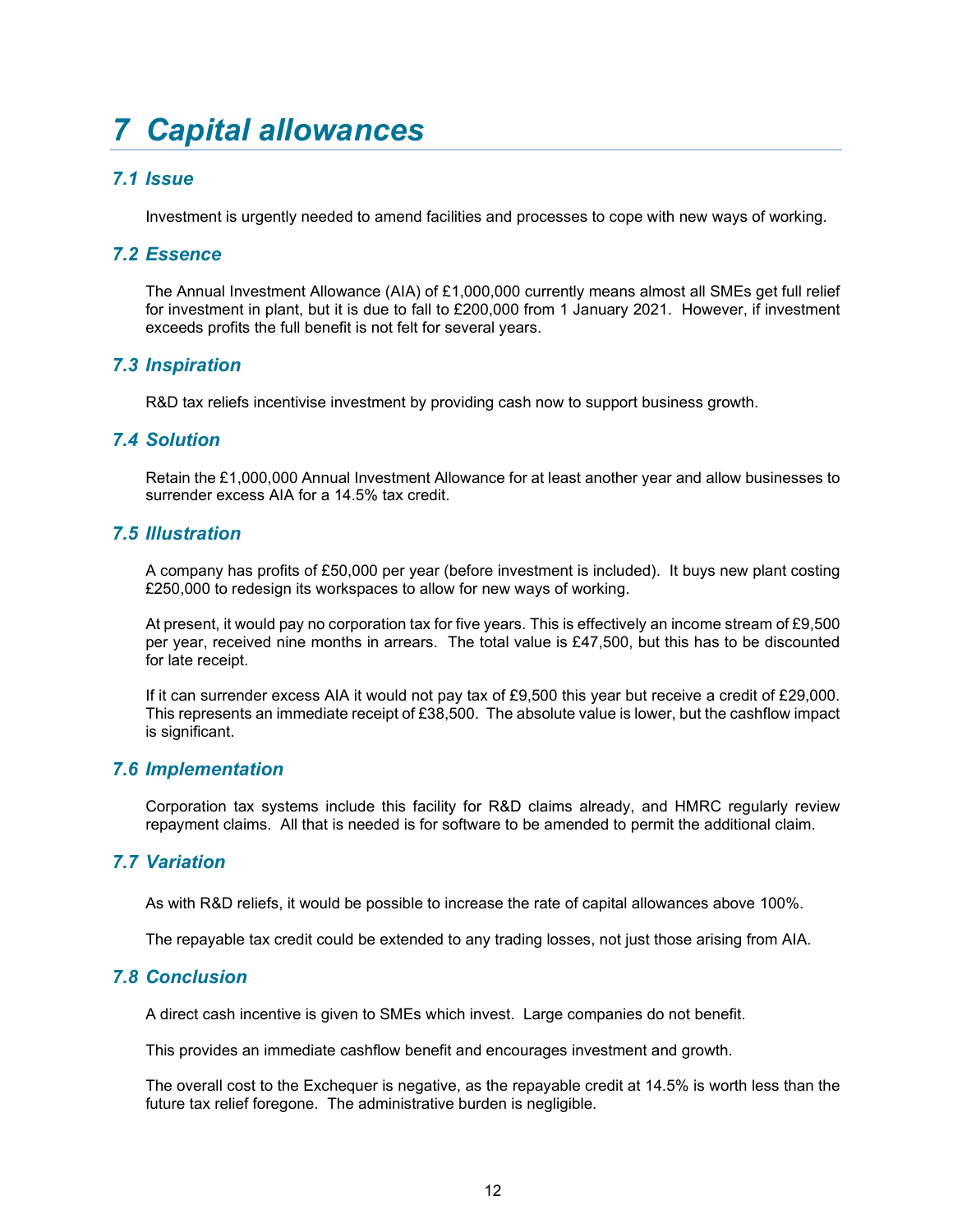# <span id="page-12-0"></span>*8 Employee ownership*

# *8.1 Issue*

Many companies' revenues and cash levels have plummeted or even disappeared, with continued restrictions posing challenges to a quick bounce back. If still viable, many will be holed just above the waterline and unable to withstand any further shocks. Many employees will be traumatised, disorientated, and/or exhausted.

Equally, many employees and businesses have come to realise how closely aligned their interests are.

### *8.2 Essence*

This poses several challenges, including resilience, ability to pay salaries and rebuild employee morale and commitment which will be critical to successful recovery.

It also creates an opportunity to capitalise on the shared experiences of employer and employee to create a new way of working.

#### *8.3 Inspiration*

Creating a stake for employees in their company's future success will create a powerful new reason for them to engage and a longer-term financial reward linked to business performance. It may also help companies which need to reduce operating costs and rebuild resilience. It will dismantle the divide between owner and employee and enable a fresh, common purpose. *Evidence shows that employee ownership builds stronger companies: see* <http://theownershipeffect.co.uk/>

If not now, when?

#### *8.4 Solution*

Foster significant growth in employee ownership, whether through a minority holding reserved for employees or the transfer of a controlling stake to an employee ownership trust.

Potential benefits:

- Providing a stake in the upside of any recovery
- As furlough comes to an end, helping a company retain the skilled people it will need as it works toward recovery
- Creating a shared purpose
- Showing there is a clear plan for how a company's employees will benefit from the effort they devote to business recovery
- As new working practices develop (to manage continuing restrictions and/or make good use of efficiencies developed out of necessity in recent months), ensuring that employees share in the resulting benefit
- Where necessary in some cases, reducing operating costs by exchanging an agreed pay reduction for shares (or share options).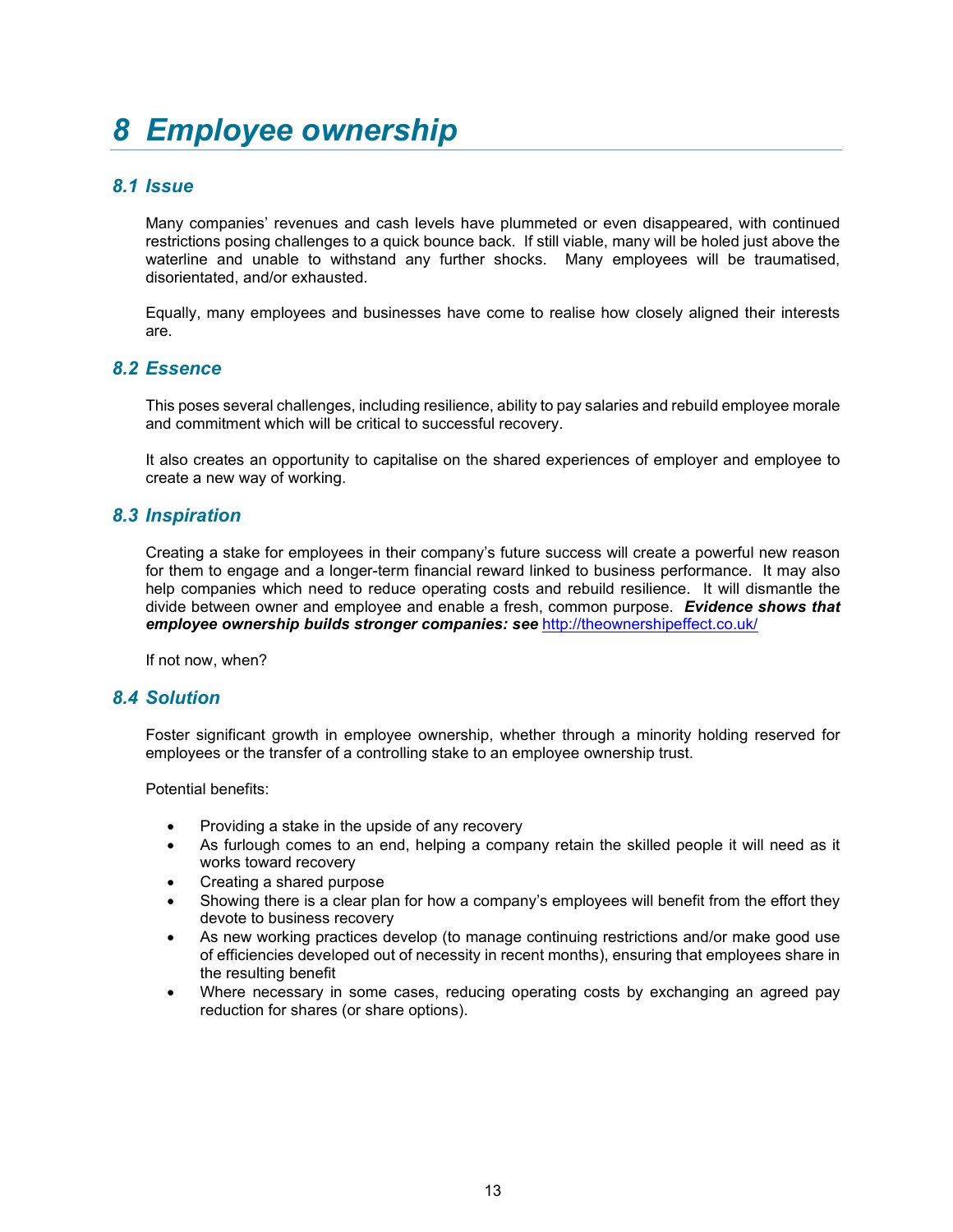# *8.5 Illustration*

| How employee ownership can be<br>created                                                                                                                                                                                                                                                                                                                                                                                                                                              | <b>Goals it can help achieve</b>                                                                                                                                                                                                                                                                                                                                                                                                                                                                                                                                      |
|---------------------------------------------------------------------------------------------------------------------------------------------------------------------------------------------------------------------------------------------------------------------------------------------------------------------------------------------------------------------------------------------------------------------------------------------------------------------------------------|-----------------------------------------------------------------------------------------------------------------------------------------------------------------------------------------------------------------------------------------------------------------------------------------------------------------------------------------------------------------------------------------------------------------------------------------------------------------------------------------------------------------------------------------------------------------------|
| Shares (minority holding) are transferred to an<br>employee ownership trust (EOT). Any future<br>financial benefits (profits attributed to those<br>shares or growth in their value) are then shared<br>between employees.<br>Alternatively, award employees' free shares. If<br>this is done under a Share Incentive Plan (SIP),<br>employees are not taxed, and any further growth<br>is free of Capital Gains Tax (CGT).<br>Each of these is risk free for employees               | Providing all employees with a stake in the benefit<br>of any recovery<br>By making free shares conditional on staying with<br>the company for three years, this may (but will not<br>on its own) also encourage employee retention<br>Encourage employees to embrace smarter working<br>If a company has had to reduce staff costs, then this<br>is a way of giving something in return.<br>With clear communication, a listening culture and<br>openness about company's performance, create a<br>stronger foundation for employee engagement and<br>common purpose |
| Transferring all (or a majority of) the company to<br>an EOT<br>This is also risk free for employees                                                                                                                                                                                                                                                                                                                                                                                  | By making a company wholly or majority employee-<br>owned, creates the strongest possible seedbed on<br>which to grow employee engagement, enterprise,<br>resilience, and commitment.                                                                                                                                                                                                                                                                                                                                                                                 |
| Share options. Senior leaders/key people<br>granted a right (option) to acquire shares in their<br>employer company at a fixed price equal to<br>today's value (which may be suppressed by the<br>impact of COVID-19). As business recovers,<br>share value should grow. After (say) three years,<br>the employee can take up that right and become<br>a shareholder (if they wish to), paying what is<br>now a discounted price.<br>This is risk free for any participating employee | Helping retain senior leaders/key people (by making<br>it a term of their option that they lose it if they leave)<br>and rewarding them for longer term performance.                                                                                                                                                                                                                                                                                                                                                                                                  |

*(other approaches are also available – these are examples only)*

# *8.6 Implementation*

Government support could include:

- Support for generating know how, publicising the support available and subsidising the cost of obtaining advice on how to do it
- Allow CBILs and bounce back loans to be used to fund employee ownership (e.g. funding payments to EOTs to enable them to acquire shares from existing owners)
- Write off such loans on condition they are used to fund employee ownership.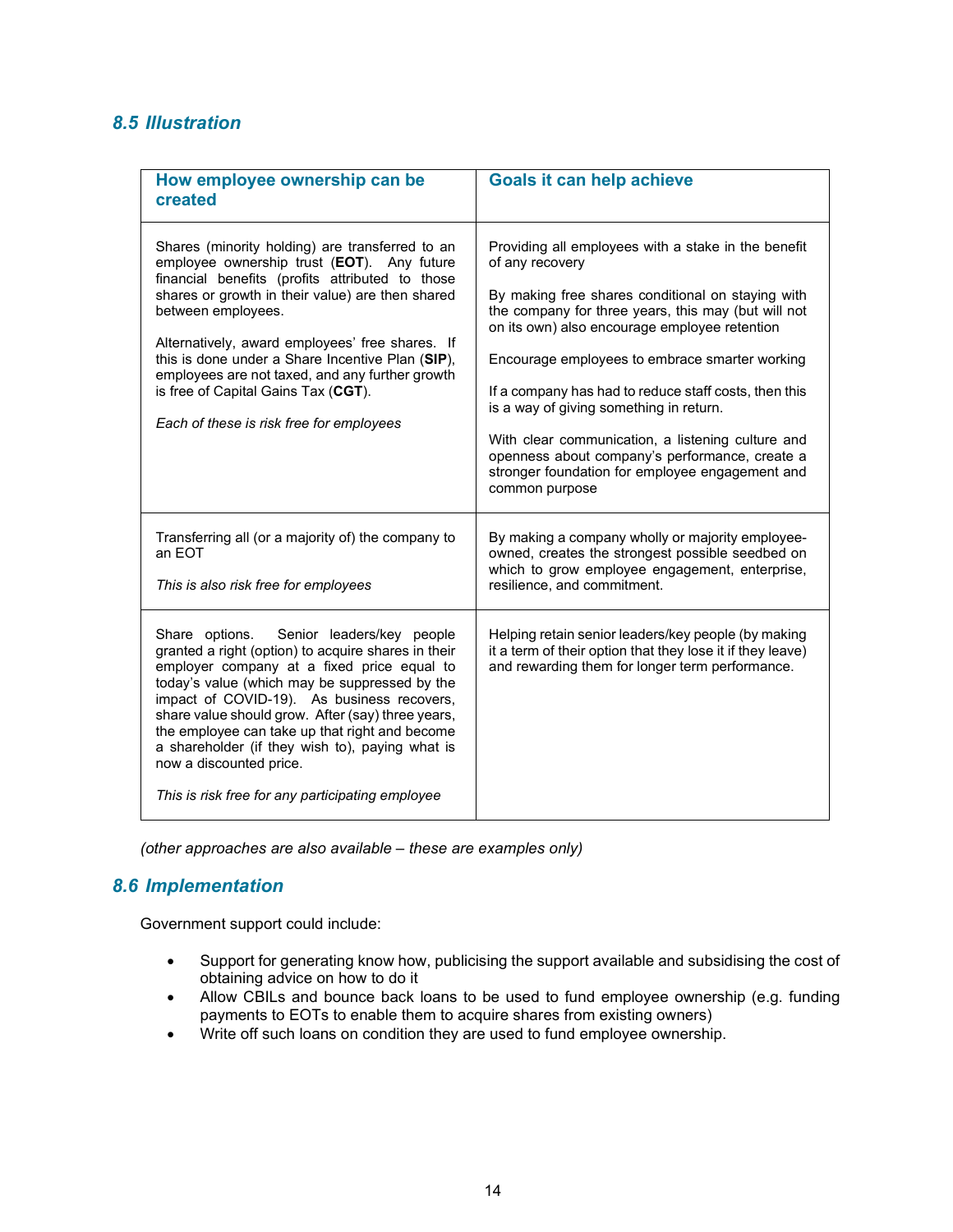# <span id="page-14-0"></span>*9 Other measures*

# *9.1 Extended furlough*

The extension of CJRS to October is extremely helpful, but a number of businesses will struggle at that point. Not only are many seasonal, and so will have trouble finding work for staff, but many have been working through their existing order books while future sales have dried up. Such businesses have had less need to furlough staff so far, but by October will find themselves in less need of staff.

Some measure which allows limited extensions to furlough would be extremely useful in reducing redundancies. This could be on a sector by sector basis or based on specific criteria.

#### *9.2 VAT reliefs*

The reduction in VAT for hospitality businesses is extremely welcome. Other sectors are also struggling however, and we would urge that similar reductions be put in place to assist them. We are in an excellent position to advise on the practical impact of VAT on small businesses, and to help target reductions.

### *9.3 Payment deferrals*

The deferral of VAT payments in the quarter to 30 June has been very successful in taking short-term pressure off businesses. Could consideration be given to similar deferrals for other taxes?

For example: a small company which prepares accounts to 31 December each year will pay the tax for that year on the following 1 October. If a company is profitable in 2019, breaks even in 2020 due to the crisis, and returns to profit in 2021, it will have to pay tax (for 2019) in 2020, when cash is tight, and no tax in 2021 when cash should be flowing again.

If corporation tax payments due from SMEs for the year ended in 2019 could be deferred by a year, this would help match incomings and outgoings for companies affected. Companies which have remained profitable through the crisis would get a small timing benefit, but the cost to the Exchequer would be very small given current interest rates – or indeed would be nil, if interest accrues on the unpaid tax.

#### *9.4 Mortgages*

Business owners will have significant difficulty in the short to medium term in securing mortgages, Banks should be directed to allow for this, perhaps by ignoring the impact when assessing earnings.

#### *9.5 Eliminating anomalies*

The coronavirus crisis has brought a number of anomalies in the tax system into focus.

An example is the increased need for non-emergency patient transport, where the VAT treatment of the transport depends on whether the vehicle used was a van which has been converted into an ambulance, or a minibus which has been converted.

Although the final vehicles can be absolutely identical, and the service provided is exactly the same, the VAT on costs associated with a patient journey in an ex-minibus can be recovered, but the VAT connected to an ex-van ambulance cannot.

This additional cost can be the difference between viability and failure for a business. It is absurd the origin of a vehicle, rather than its final form and its use, should have such an arbitrary effect.